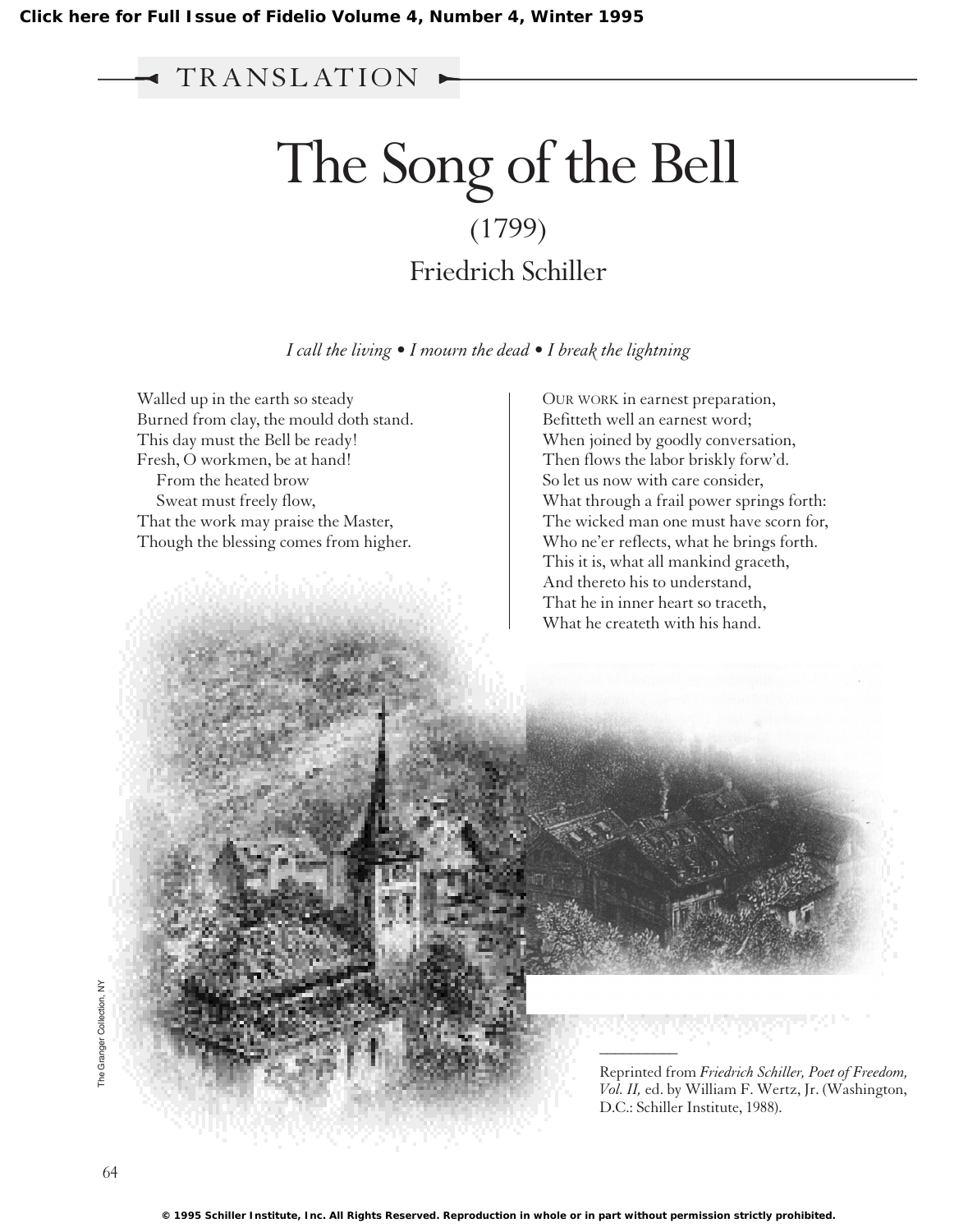Take the wood from trunk of spruce tree, Yet quite dry let it abide, That the flame compressed so tightly Strike the gullet deep inside! Cook the copper brew, Quick the tin in, too! That the glutinous bell-metal Flowing rightly then will settle!

WHAT IN the dam's dark cavern dour The hand with fire's help did mould, High in the belfry of the tower There will our story loud be told. Still will it last as years are tolling And many ears will it inspire And wail with mourners in consoling And harmonize devotion's choir. What here below to son terrestr'al The ever-changing fate doth bring, Doth strike the crown which made from metal, Uplifting it doth sound its ring.

> Bubbles white I see creating, Good! the mass doth flow at last. Now with potash permeating, Let us hasten quick the cast. And from lather free Must the mixture be, That from metal pure abounding Pure and full the voice be sounding.

FOR WITH its joyful festive ringing It doth the child beloved greet On that first step his life is bringing, Which starts in arms of slumber sweet; For in the womb of time's attesting His fortune black or bright is resting, The mother's tender cares adorning With love, to guard his golden morning.— The years they fly like arrows fleet. From maiden breaks the lad so proudly, And into life so wild doth roam, Throughout the world he wanders widely. As stranger, seeks his father's home, And glorious, in youthful splendor, Like creature from the heav'nly land, With cheek so modest, shy and tender Sees he the maid before him stand. Then seized by nameless longing, aching, The young lad's heart, alone he leaves, From out his eyes the tears are breaking,

His brothers' ranks so wild he flees. Her steps he blushingly doth follow And is by her fair greeting blessed, The fairest seeks he in the meadow, With which by him his love is dressed. Oh! gentle longing, sweetest hoping, The first love's time of goldenness! The eye doth see the heavens op'ning, So feasts the heart in happiness— Oh! that it last forever greening, The beaut'ous time of love's beginning!

> How indeed the pipes are browning! This small staff do I dip in: When its glaze to us is shining, Will the casting time begin. Now, men, lively be! Test the mix for me, If the brittle with the nimble Join together 'tis good symbol.

FOR WHERE the rough is with the supple, Where strong itself with mild doth couple, The ringing will be good and strong. So test therefore, who join forever, If heart to heart be found together! Delusion is short, remorse is long. In the bridal locks so lovely Plays the virgin's modest crown, When the churchbells pealing brightly To the festive gleam call down. Ah! Life's fairest celebrating Doth the May of life end, too, With the girdle, with the veiling Tears delusion fair in two.

The passion doth fly. Love must be enduring; The flowers fade by, Fruit must be maturing. The man must go out In hostile life living, Be working and striving And planting and making, Be scheming and taking, Through hazard and daring, His fortune ensnaring. Then streams in the wealth in an unending measure, The silo is filled thus with valuable treasure, The rooms are growing, the house stretches out. And indoors ruleth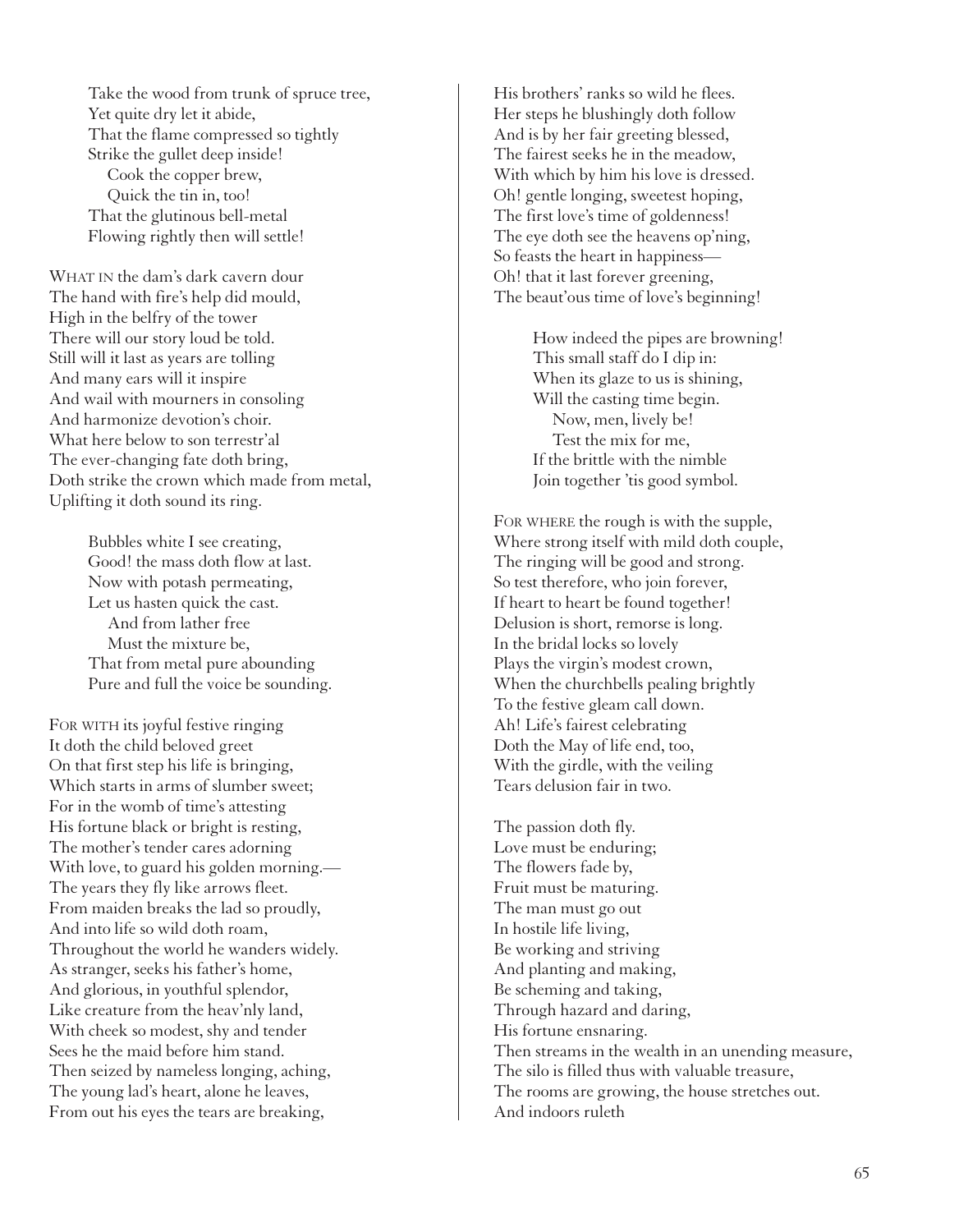The housewife so modest, The mother of children, And governs wisely In matters of family, And maidens she traineth And boys she restraineth, And goes without ending Her diligent handling, And gains increase hence With ordering sense. And treasure on sweet-smelling presses is spreading, And turns 'round the tightening spindle the threading, And gathers in chests polished cleanly and bright The shimmering wool, and the linen snow-white, And joins to the goods, both their splendor and shimmer, And resteth never.

And the father with joyful glance From the house gable's view oh so vast Surveying his fortune's enhance, Seeth the posts of trees that are tow'ring And the rooms of his barns o'erflowing And the silos, bent low from the blessing, And the billows of corn unceasing, Boasting with haughty mouth: "Firm, as the soil o' th' earth, 'Gainst all misfortune's pow'r Splendid my house doth tow'r!"— Yet with mighty fate supernal Is entwined no bond eternal, And misfortune strideth fast.

> Good! now be the cast beginning, Finely jagged is the breach. Yet before it start to running, Let us pious verses preach. Make the tap eject! God our house protect! Smoking in the handle's hollow Shoots with fire-brownéd billow.

BENEF'CENT is the might of flame, When o'er it man doth watch, doth tame, And what he buildeth, what he makes, For this the heav'nly powers he thanks; Yet fright'ning Heaven's pow'r will be, When from its chains it doth break free, Embarking forth on its own track, Nature's daughter, free alack. Woe, when it is liberated Growing such that none withstand, Through the alleys populated Rolls the monstrous firebrand!



For by elements is hated The creation of man's hand. From the heavens Blessing's teeming, Rain is streaming; From the heavens, unforeseen, Strikes the beam! Hear in belfry whimpers form! That is storm! Red as blood Heavens broil, That is not the daylight's flood! What a turmoil In the roads! Steam explodes! Climbs the fire column glowing, Through the streets' long rows it's going Forth it goes with wind's speed growing, As in jaws of ovens cooking Glows the air, the beams are cracking, Pillars tumble, windows quav'ring, Children wailing, mothers wand'ring, Whimp'ring cattle Under rubble, All is running, saving, flying, Bright as day the night is shining. Through long chain of hands, not resting As contesting Flies the bucket, lofty bowing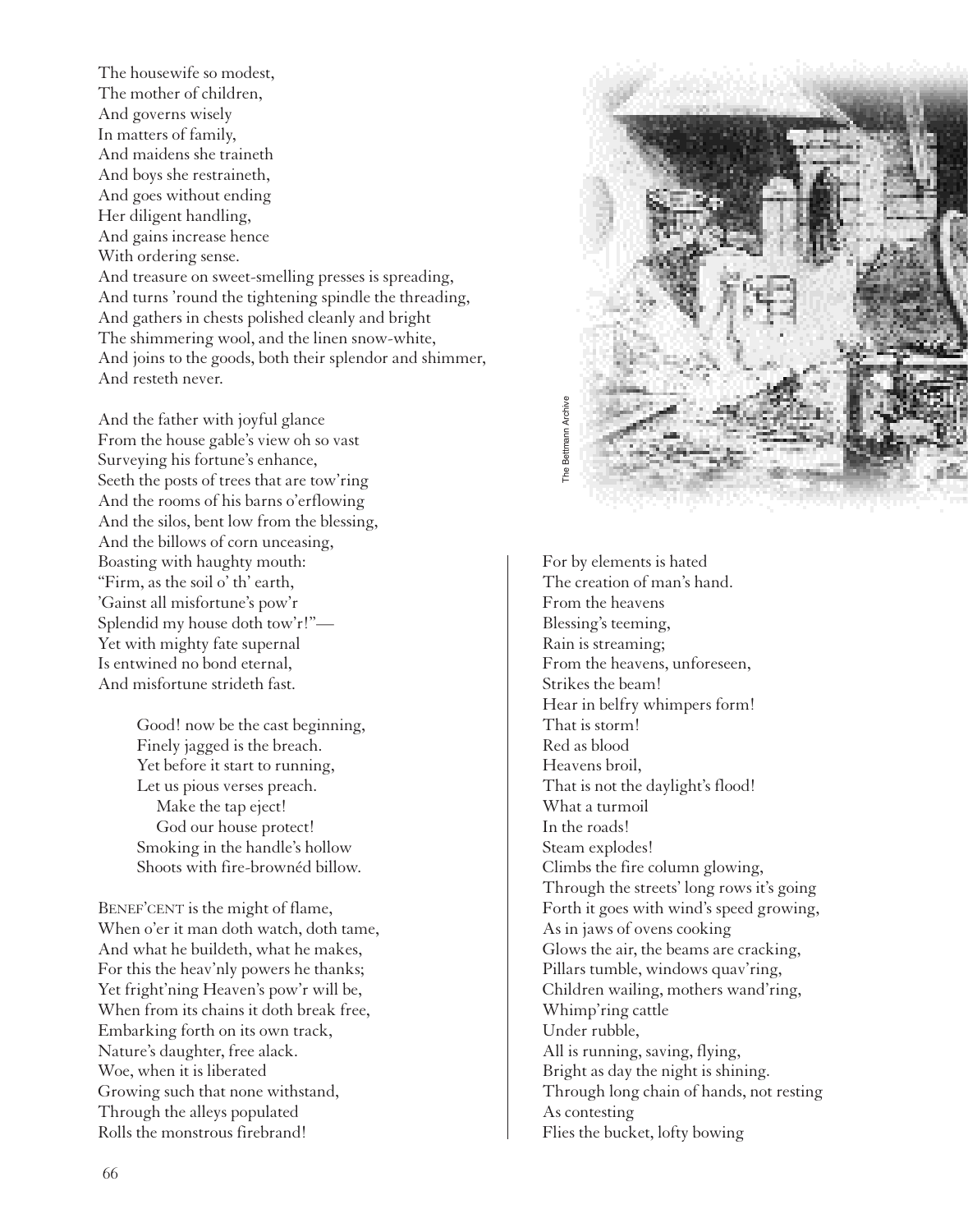

Spouts the fountain, water flowing. Howling comes the storm a-flying, Which doth seek the roaring flames. Crackling in the well-dried grains, Falls it, in the roomy silo, On the wood of rafters hollow, And as if it would by blowing With itself the earth's full weight Drag it, in its vi'lent flight, Into Heaven's summit growing Giant tall! Hopeless all Yields the man 'fore God's great powers, Idle sees he all his labors And amazed to ruin going.

All burnt out Is the setting, Of the savage storm's rough bedding; In the empty window op'ning Horror's living, And high Heaven's clouds are giving Looks within.

Just one peek To the ashes Of his riches Doth the man behind him seek— His wanderer's staff then gladly seizes. Whatever fire's rage has cost, One solace sweet is e'er unmovéd: He counts the heads of his belovéd And see! not one dear head is lost.

> In the earth it is receivéd Full the mould is happ'ly made; Will its beauty be perceivéd, So be toil and art repaid? Should the cast not take? Should the moulding break? Ah! perhaps, whilst we are hoping, Harm is us already gripping.

TO HOLY earth's e'er-dark'ning bosom Do we entrust our hands' true deed, The sower doth entrust his seed And hopes, indeed, that it will blossom To bless, as Heaven hath decreed. Still costlier the seed we've buried With sorrow in the womb of earth And hope, that from the coffin carried 'Twill bloom to fairer fortune forth.

From cathedral, Anxious, long, Bell is sounding Funeral song. Earnestly its doleful toll doth carry Some new wanderer on the final journey.

Ah! the wife it is, the dear one, Ah! it is the faithful mother, Whom the swarthy Prince of Shadeland Carries off from arm of husband, From the group of children dear, Whom she blooming to him bare, Whom she on her breast so true Watched with pleasure as they grew— Ah! the bonds of home so giving Will forevermore be loose, For in shadowland she's living, Who was mother of the house, For her faithful rule now ceases, No more keepeth watch her care, Henceforth in the orphaned places Rules the foreign, loveless e'er.

> Till the Bell be cooly laying, Let no stringent work ensue; As the bird in leaves is playing, May each person goodly do.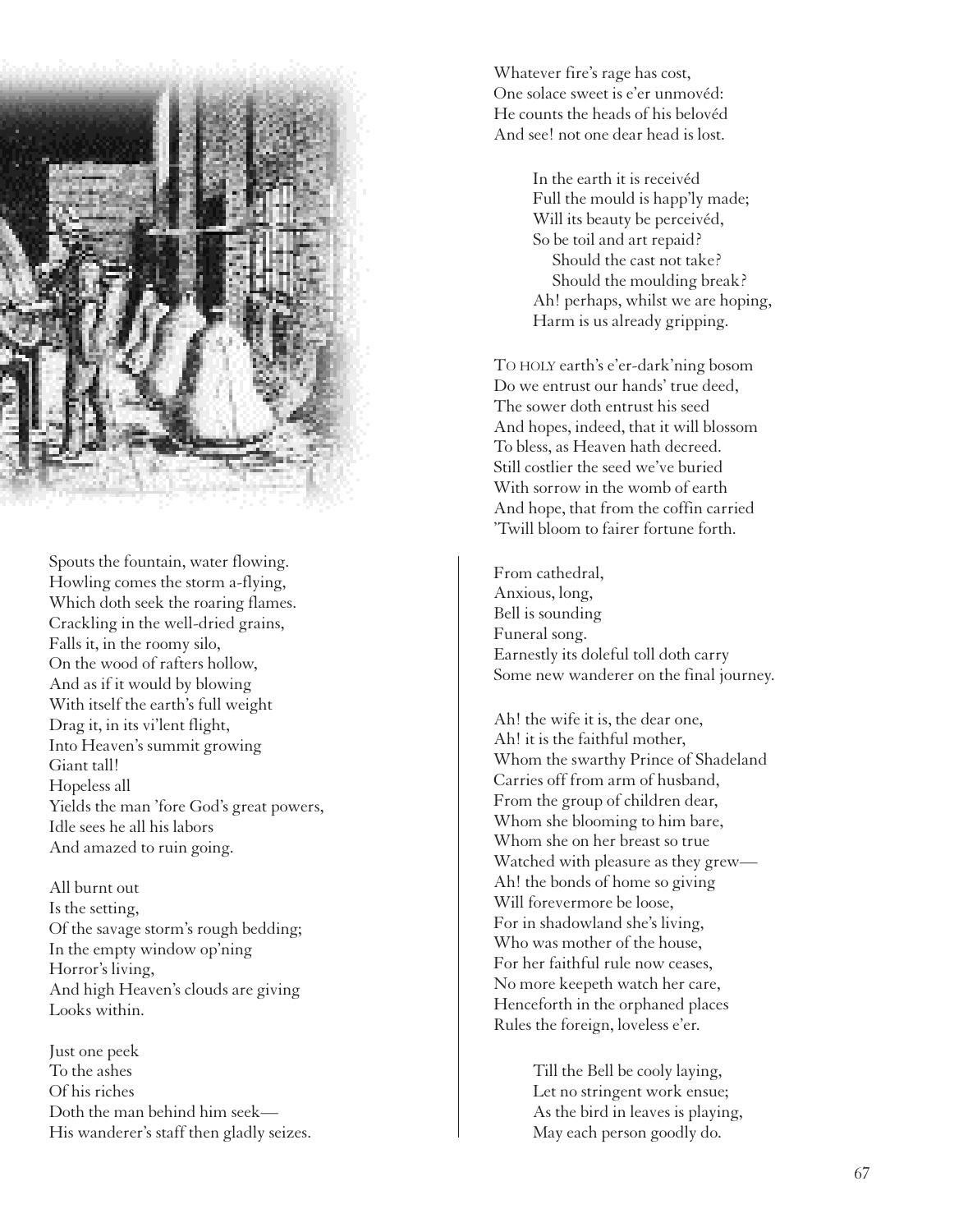Nods the starlit sky, Duty's all foreby, Hears the lad the vespers sounding, For the Master toil's abounding.

BRISKLY hastens he his paces Far in forest wild the wand'rer, To the lovely cottage-places. Bleating homeward draws the sheep herd, And the cattle Broad-foreheaded, flocks so glossy, Come in lowing To accustomed stalls they're going. Heav'ly in Shakes the wagon, Harvest-laden, Colored brightly On sheaves sightly Garlands lie, And the young folk of the reapers Dancing fly. Street and market-place grow stiller, Round the social flame of lighting Gather those in household dwelling, And the town gate closes creaking. Black bedighted All the earth be Yet the burgher is affrighted Not by night, Which the wicked has excited, For the watchful law's clear eye keeps sight.

Holy Order, blesséd richly, Heaven's daughter, equals has she Free and light and glad connected, City buildings hath erected, Who herein from country dwelling The uncivil savage calling, Ent'ring into human houses, Gentler custom she espouses, With the dearest band she's bound us, Love for fatherland weaves 'round us.

Thousand busy hands in motion Help in cheerful unity, And in fiery commotion Will all forces public be. Master and the men take action Under freedom's holy care, Each is pleased with his position, Scorn for every scoffer share. Work's the burgher's decoration, Labor's prize is to be blest;

Honor kings by royal station, Busy hands *us* honor best.

Peace so gentle, Charming concord, Tarry, tarry Friendly o'er this city be! May the day be ne'er appearing, When the rugged hordes a-warring Through this quiet vale are storming, When the heavens, Which the evening's blushes pretty Paint so fine, From the village, from the city Wildly burning frightful shine!

> Now for me break up the building, Its intent is filled a-right, That our hearts and eyes be feasting On the most successful sight. Swing the hammer, swing, 'Til the mantle spring! If the Bell be now awoken, Be the frame in pieces broken.

THE MASTER can break up the framing With wisen'd hand, at rightful hour, But woe, whene'er in brooks a-flaming Doth free itself, the glowing ore! Blind-raging with the crash of thunder, It springs from out the bursted house, And as from jaws of hell asunder Doth spew its molten ruin out; Where senseless powers are commanding, There can no structure yet be standing, When peoples do themselves set free, There can no common welfare be.

Woe, when in womb of cities growing, In hush doth pile the fiery match, The people, chains from off it throwing, Doth its own help so frightful snatch! There to the Bell, its rope-cord pulling, Rebellion, doth it howling sound And, hallowed but for peaceful pealing, To violence doth strike aloud.

Liberty, Equality! Men hear sounding, The tranquil burgher takes up arms, The streets and halls are all abounding, And roving, draw the murd'ring swarms; Then women to hyenas growing Do make with horror jester's art,